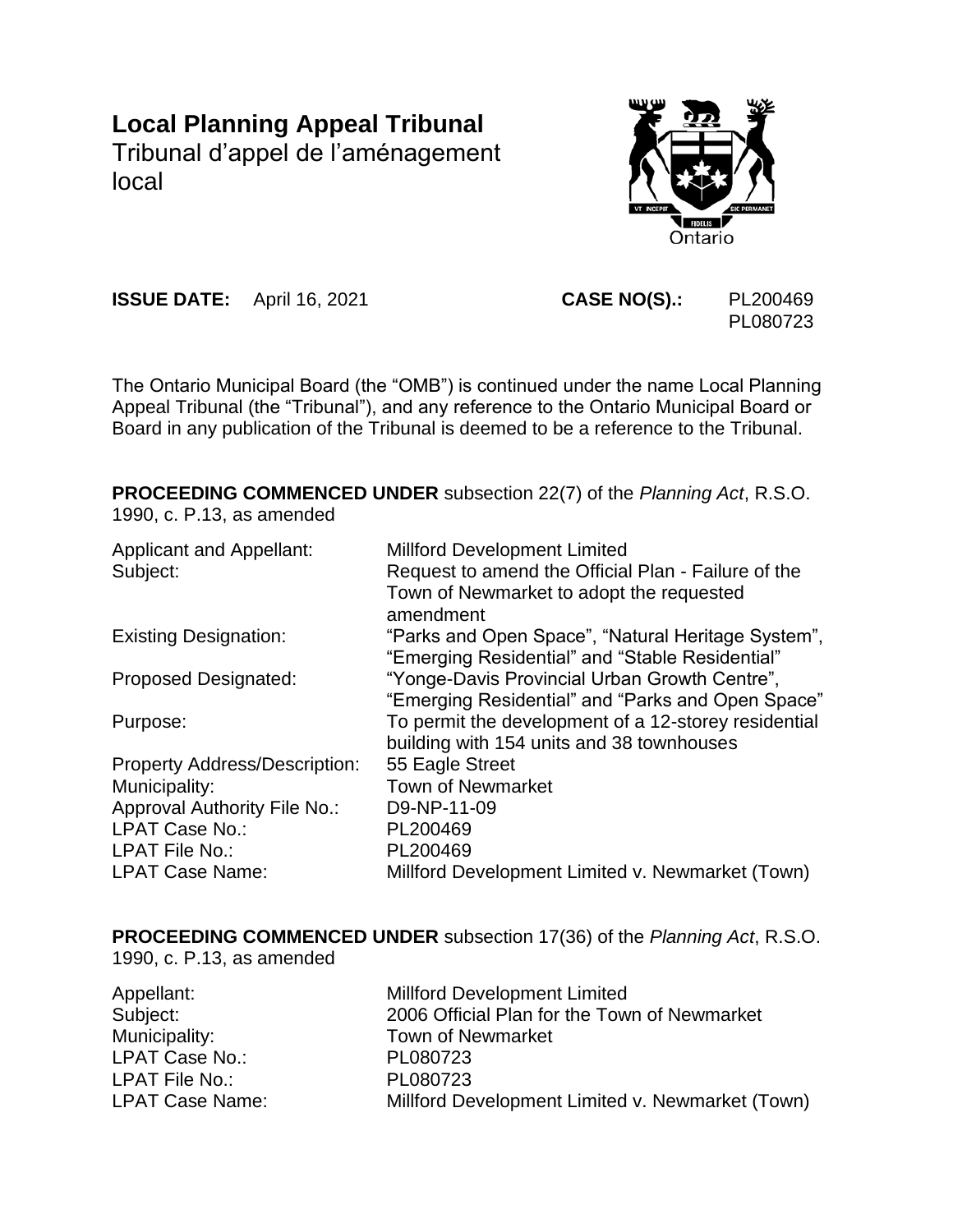| Heard: | April 8, 2021 by video hearing |
|--------|--------------------------------|
|--------|--------------------------------|

#### **APPEARANCES:**

| <b>Parties</b>                      | <b>Counsel</b>                                        |
|-------------------------------------|-------------------------------------------------------|
| <b>Millford Development Limited</b> | <b>Mark Flowers</b><br>Grace O'Brien (student-at-law) |
| <b>Town of Newmarket</b>            | Kim Mullin                                            |
| Regional Municipality of York       | Bola Ogunmefun                                        |

## **MEMORANDUM OF ORAL DECISION DELIVERED BY MARGOT BALLAGH ON APRIL 8, 2021 AND ORDER OF THE TRIBUNAL**

[1] This Decision and Order results from the first Case Management Conference ("CMC") by video hearing ("VH") on the appeals under PL200469 by the Applicant/Appellant, Millford Development Limited ("Millford"), pursuant to s. 22(7) of the *Planning Act* (the "Act"), from the Town of Newmarket's (the "Town") failure to adopt the requested site-specific Official Plan Amendment ("OPA") within the prescribed time, and pursuant to s. 34(11) of the Act, from the Town's failure to make a decision on the requested site-specific Zoning By-law Amendment ("ZBA") within the prescribed time.

[2] The purpose of the requested OPA and ZBA was to permit Millford to proceed with its development at the lands known municipally as 55 Eagle Street (the "subject lands"), originally to include a proposed 12-storey residential building with 154 units as well as 38 townhouse units. A summary of a recently revised proposal was presented at the CMC as indicated below.

[3] There is a related Local Planning Appeal Tribunal ("Tribunal") File No. PL080723 in which Millford previously appealed the Town's Official Plan in relation to the subject lands more than a decade ago with respect to the existing Natural Heritage System designation above the top of bank. That appeal remains outstanding. It was adjourned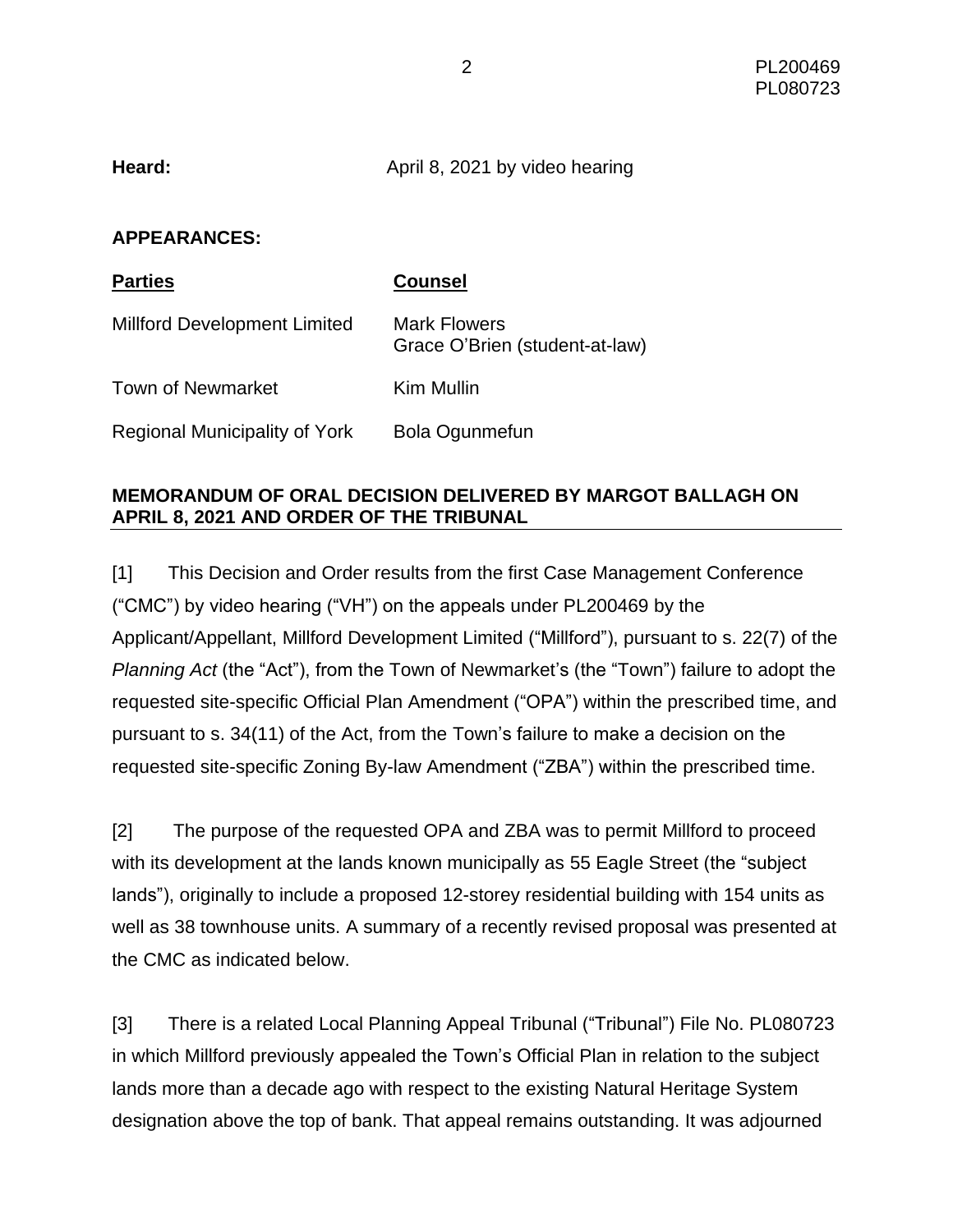in 2009 to allow Millford to explore settlement with the Town, and to make site specific applications. A concurrent CMC was held for this file in order to consider whether the two related Tribunal files should be consolidated.

[4] The Affidavit of Service for the Notice of CMC, sworn by Christina Fracassi on March 23, 2021, confirmed service on March 5, 2021 and was marked as Exhibit 1.

[5] Counsel for the original parties, Millford and the Town, participated in the VH as noted. Bola Ogunmefun appeared as counsel for the Regional Municipality of York (the "Region") and requested Party status. Given that the Region is the approval authority, the other parties consented to the request, and the Tribunal added the Region as a party to the proceedings.

[6] In addition to the Region, the Tribunal received prior requests for Party status from several individuals who reside near the subject lands being: William Healy, Shirley Charles, Darlene Gardner and Ashleigh Wedlock.

[7] The Tribunal also received a prior request for Participant status by Peter and Erin Lugomirski.

[8] Counsel for Millford, Mark Flowers, suggested to the Tribunal that the requests for Party and Participant status be deferred to a second CMC to give those seeking status an opportunity to consider the new revised proposal and whether it addresses concerns raised in relation to the original proposed development. He gave the example of concerns raised with respect to the 12-storey residential building creating shadows and noted that the new proposal no longer included the 12-storey building.

[9] Mr. Flowers and Counsel for the Town, Kim Mullin, told the Tribunal that they would not oppose any requests for Participant status but wished to reserve their right to oppose requests for Party status if sought.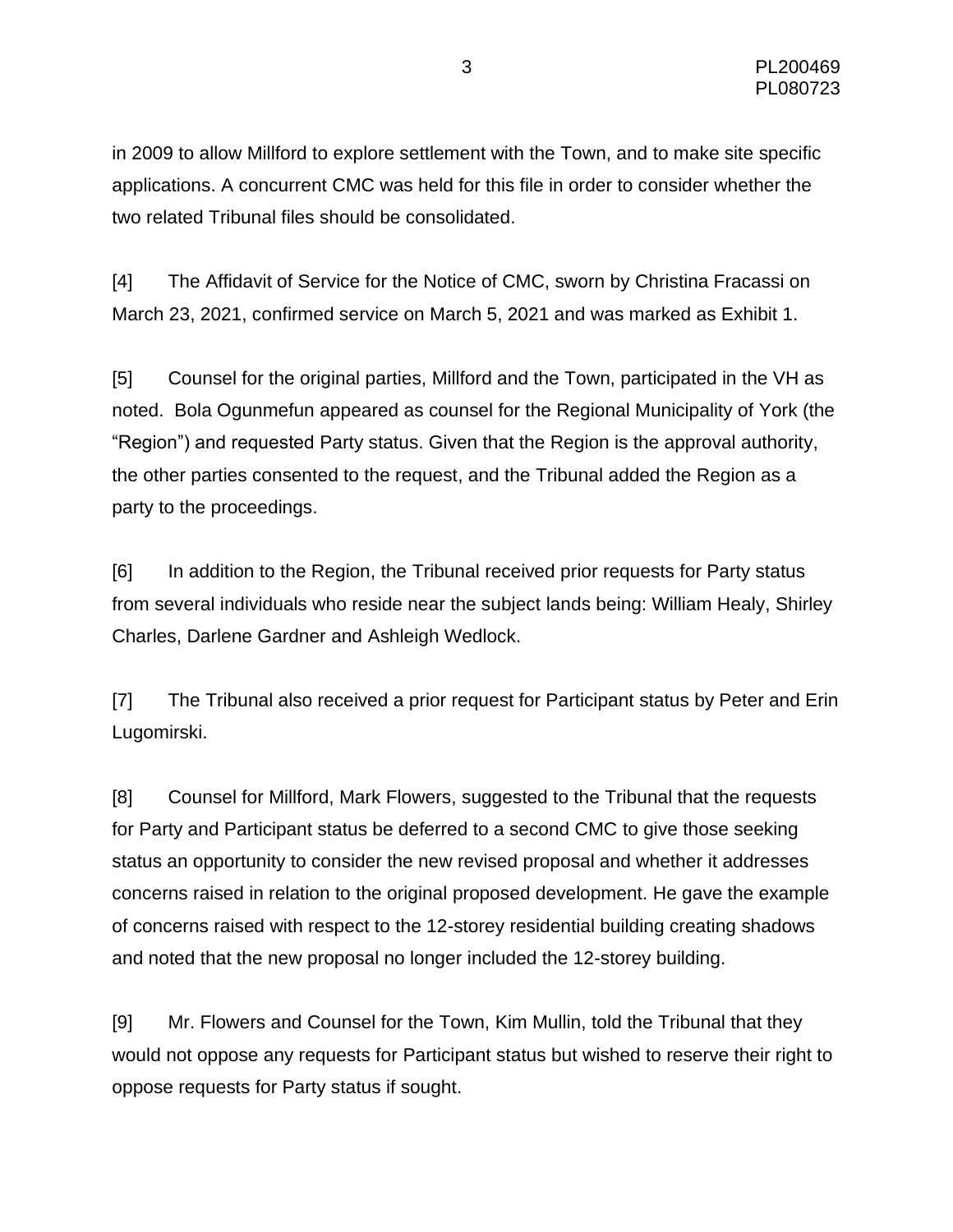[10] The Tribunal reviewed, with those observing at the CMC, the role and obligations of a party as set out in Rule 8 of the *Tribunal's Rules of Practice and Procedure* and explained that a Participant may provide only a written submission to be considered by the Tribunal. In light of the recently revised development proposal, the Tribunal agreed that it was reasonable to defer the requests for status in the proceedings to a second CMC to allow time for those interested in requesting status to determine whether their concerns were now addressed by the new proposal and/or whether they preferred to request Party or Participant status.

[11] Mr. Flowers told the Tribunal that it appeared that concerns with the original proposal mostly came from residents on Lewis Drive to the north of the subject lands. He said that the proposed development would occupy the southern portion of the subject lands, furthest from Lewis Drive. Mr. Flowers disclosed some of the differences proposed in the new development recently proposed to the Town. He explained that there would no longer be a 12-storey building. Instead, the revised development proposes 76 townhouses, which would consist of: 53 standard townhouses; 20 back to back townhouses; and 3 triplex units. Mr. Flowers said that an environmental impact study has been done, and there is a tree compensation plan, which proposes to replant trees in the non-developable portion of the subject lands. Mr. Flowers told the Tribunal that the current development proposal has two access points from Eagle Street and no access point to Lewis Drive. With the assistance of Grace O'Brien, he presented the drawing of the Conceptual Development Plan at the CMC for the revised proposal.

[12] Mr. Flowers undertook to provide details of the revised proposed development by email to those who requested them. Ms. Mullin noted that the revised proposal is posted on the Town's website.

[13] Mr. Flowers, with the consent of the other parties, requested that the related Tribunal Case files (PL080723 and PL200469) be consolidated on the grounds that they both involve the same parties (Millford, the Town and the Region), the same lands, the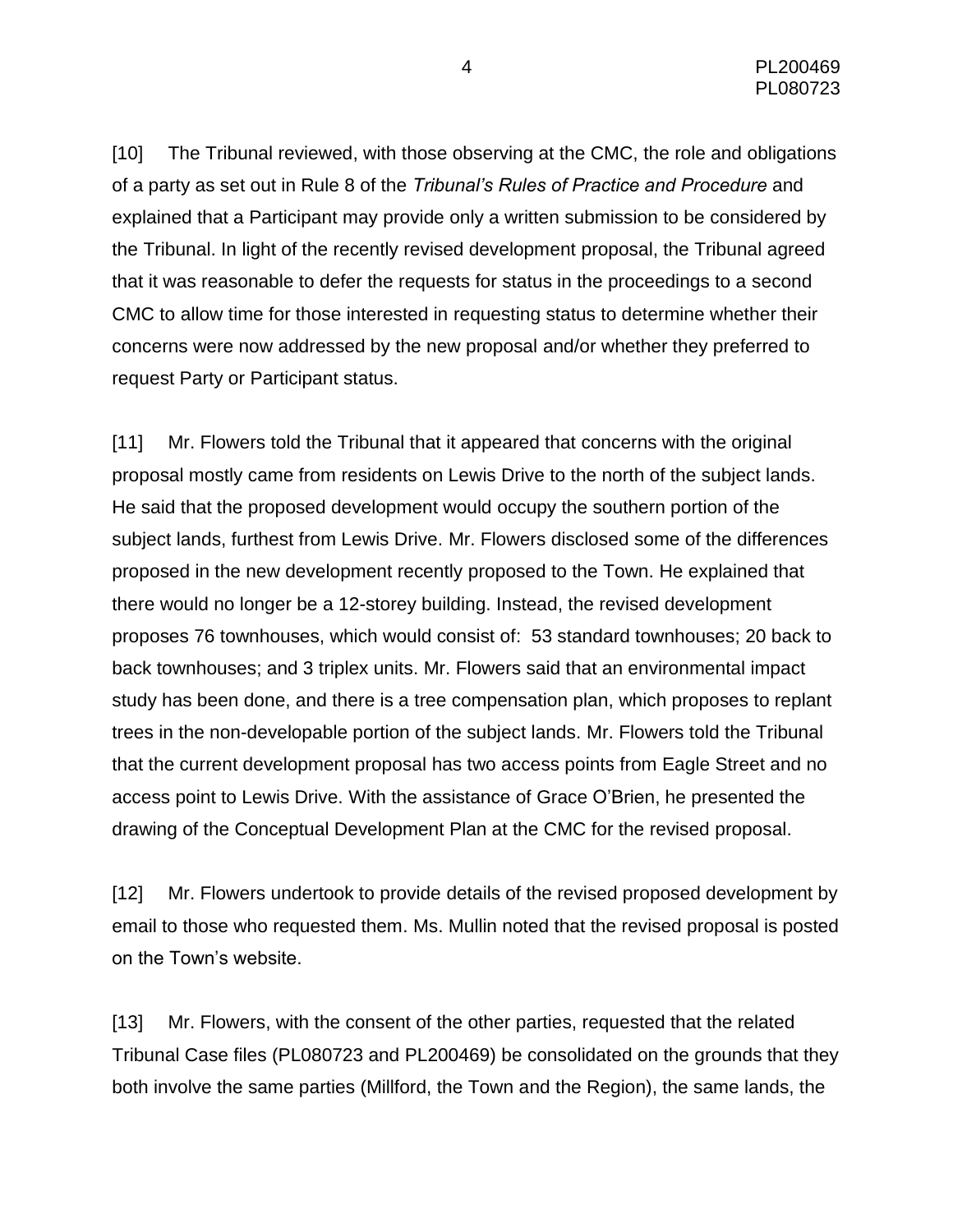same issue related to the land use designation, and there would be duplicative evidence.

[14] The Tribunal agrees that the related files (PL080723 and PL200469) should be consolidated pursuant to Rule 16.2 of Tribunal's *Rules of Practice and Procedure* for the reasons provided by Counsel in order to provide efficiencies and reduction of duplication.

[15] Mr. Flowers, with the consent of the other parties, requested that a second CMC be scheduled for the week of July 26, 2021, to allow time for the parties to explore settlement. He suggested the second CMC could address the requests for Party and Participant status, and, if settlement is reached, it could be used to schedule a settlement hearing, or alternatively, it could be used to consider a draft Procedural Order and to schedule a hearing on the merits.

[16] The Tribunal also agrees with Counsel that a second CMC be scheduled for the purpose of exploring settlement opportunities; addressing requests for Party and Participant status; and scheduling either a settlement hearing or a hearing on the merits, provided a draft Procedural Order is filed on consent by the parties prior to the second CMC.

# **ORDER**

[17] The Tribunal orders that the Regional Municipality of York, is granted Party status in the proceedings.

[18] The Tribunal orders, on the consent of the parties, that Tribunal Case No. PL200469 and related Tribunal Case No. PL080723 be consolidated pursuant to Rule 16.2 of the Tribunal's *Rules of Practice and Procedure*.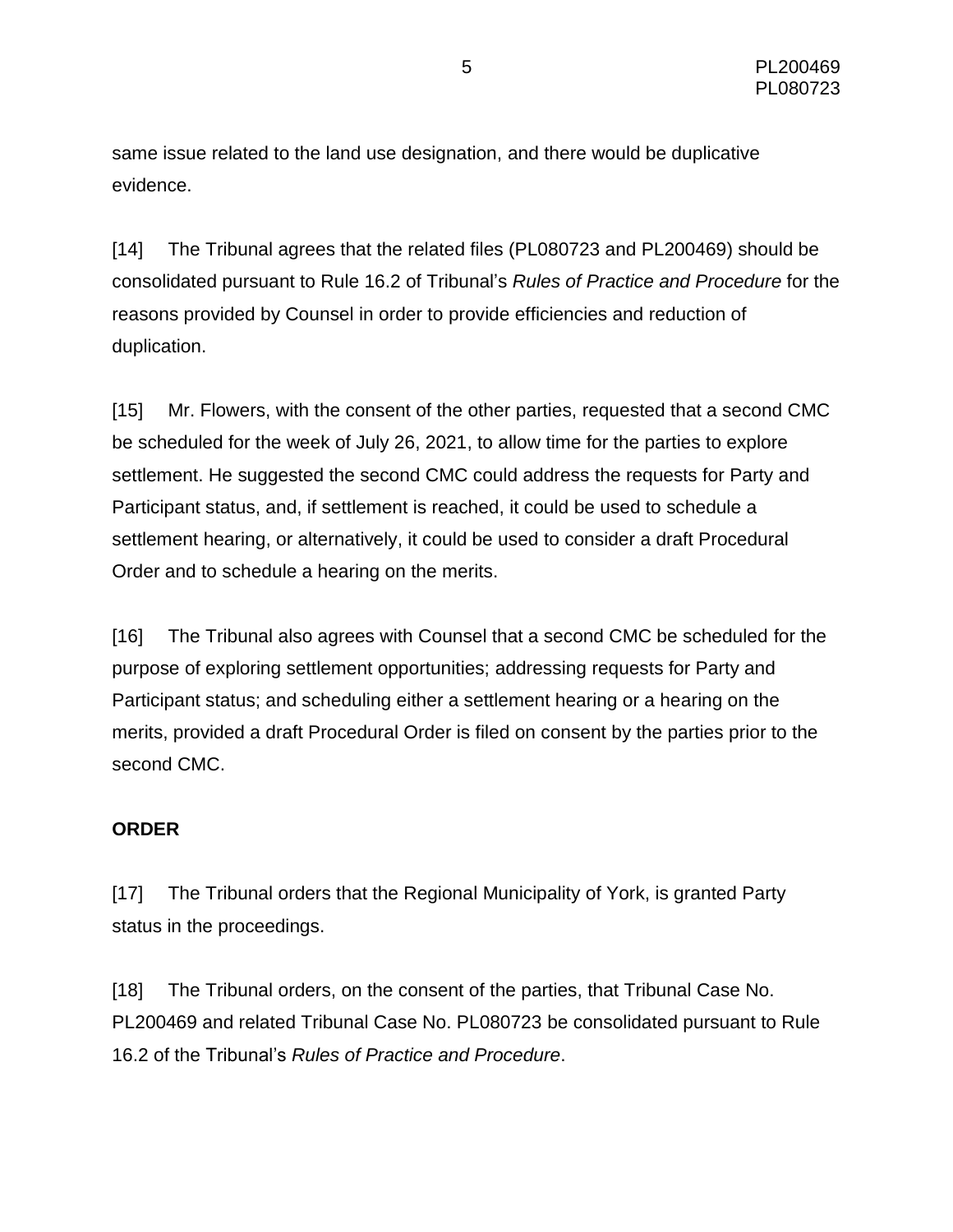[19] The Tribunal orders that a second Case Management Conference is scheduled for one-day on **Monday, July 26, 2021 at 10 a.m. by video hearing.**

[20] Parties and participants are asked to log into the video hearing at least **15 minutes** before the start of the event to test their video and audio connections:

# <https://global.gotomeeting.com/join/885487525> **Access code:** 885-487-525

[21] Parties and participants are asked to access and set up the application well in advance of the event to avoid unnecessary delay. The desktop application can be downloaded at **[GoToMeeting](https://global.gotomeeting.com/install)** or a web application is available: <https://app.gotomeeting.com/home.html>

[22] Persons who experience technical difficulties accessing the GoToMeeting application or who only wish to listen to the event can connect to the event by calling into an audio-only telephone line: **[+1 \(647\) 497-9391](tel:+16474979391,,885487525) or (Toll Free): [1 888 455 1389](tel:+18884551389,,885487525)**. The access code is **885-487-525**.

[23] Individuals are directed to connect to the event on the assigned date at the correct time. It is the responsibility of the persons participating in the hearing by video to ensure that they are properly connected to the event at the correct time. Questions prior to the hearing event may be directed to the Tribunal's Case Coordinator having carriage of this case.

[24] The purpose of the second Case Management Conference is to address requests for Party and Participant status in the proceedings, and to schedule either a settlement hearing, or alternatively, a hearing on the merits, provided the parties file on consent a draft Procedural Order and Issues List, to the extent possible, prior to the second Case Management Conference.